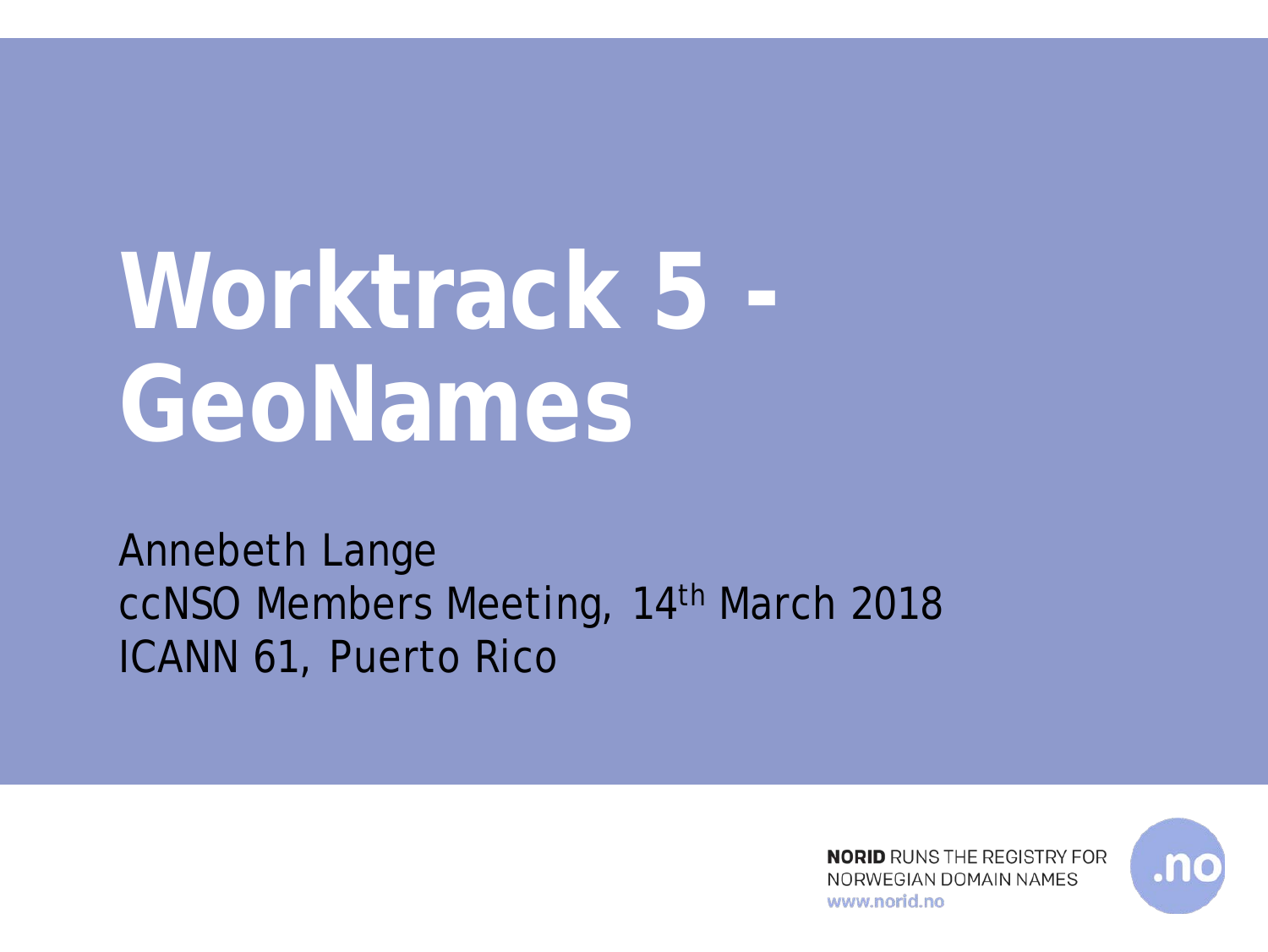## **What is Work Track 5**

- > New gTLD Subsequent Procedures PDP
	- − GNSO Policy prevails established 5 sub-groups/work tracks
- ˃ Work Track 5 will focus on developing proposed recommendations regarding the treatment of geographic names at the top-level
	- − [https://community.icann.org/display/NGSPP/Work+Track+5%3A](https://community.icann.org/display/NGSPP/Work+Track+5:+Geographic+Names+at+the+Top-Level) +Geographic+Names+at+the+Top-Level
- ˃ 144 members/81 observers
	- − 28 altogether from ccNSO
	- − [https://community.icann.org/pages/viewpage.action?pageId=7](https://community.icann.org/pages/viewpage.action?pageId=71604562) 1604562

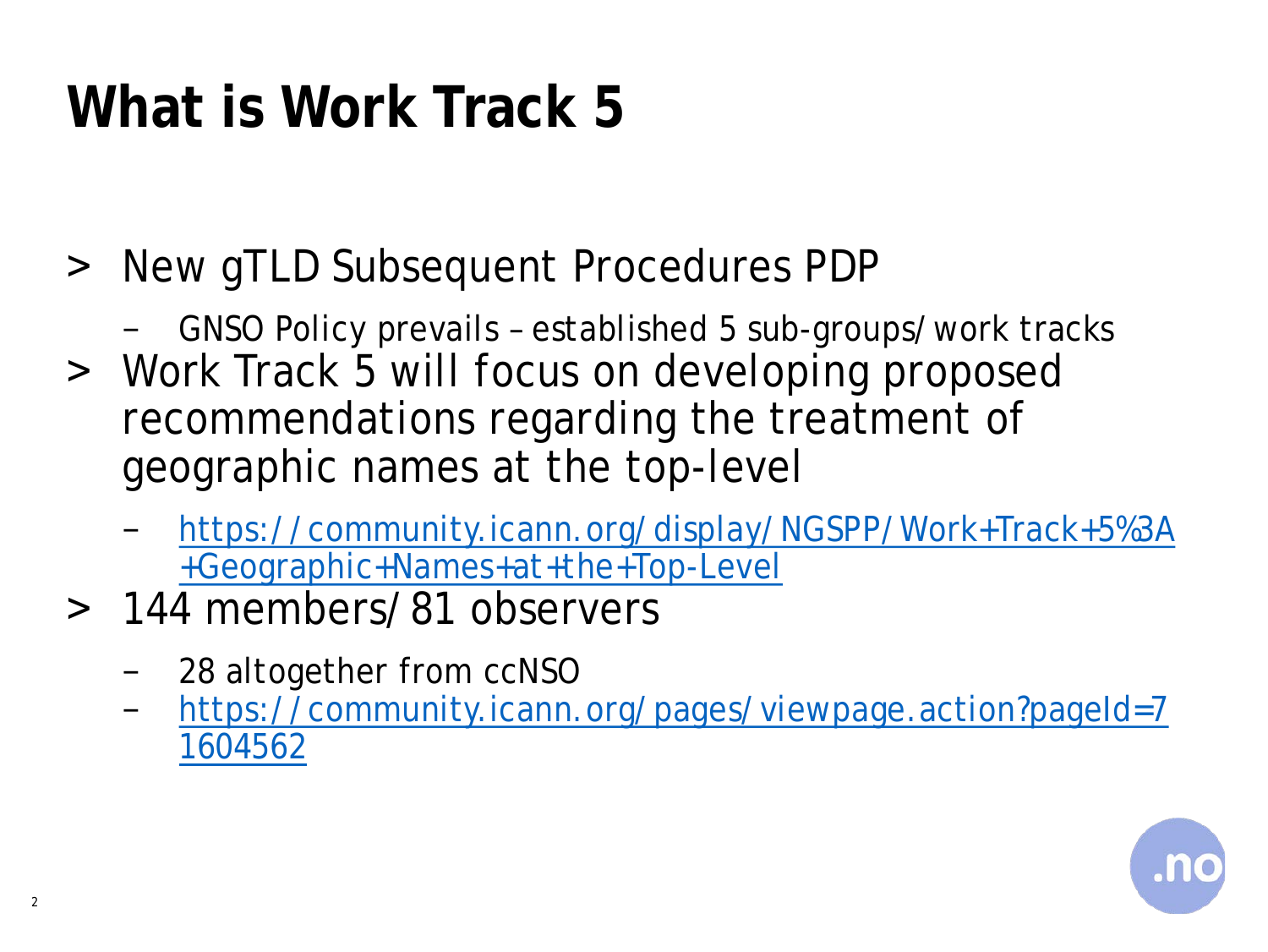## **Community Work on Geo Names as TLDs**



#### **Work Track 5**

- Formed as new Work Track within GNSO Subsequent Procedures PDP
- Final consensus recommendations must to be sent to full PDP Working Group



#### **Why not use a CCWG?**

- CCWGs not intended for policy work within a Supporting Organization remit
- Issue extensively discussed by community at ICANN59 (June 2017), leading to formation of Work Track 5



#### **Who is steering the work?**

- Co-chairs from ALAC, GAC, ccNSO, GNSO
- Terms of Reference (process, decision making etc.) agreed in January 2018



4



- GAC Working Group chair is a co-chair of Work Track 5
- Cross community working group on country and territory names recommended a collaborative approach

#### **Issues to Monitor**

- Difficult to get consensus on definition of "geographic name"
- Continuing concern over using the GNSO PDP vs a cross community working group
- Timeline pressures

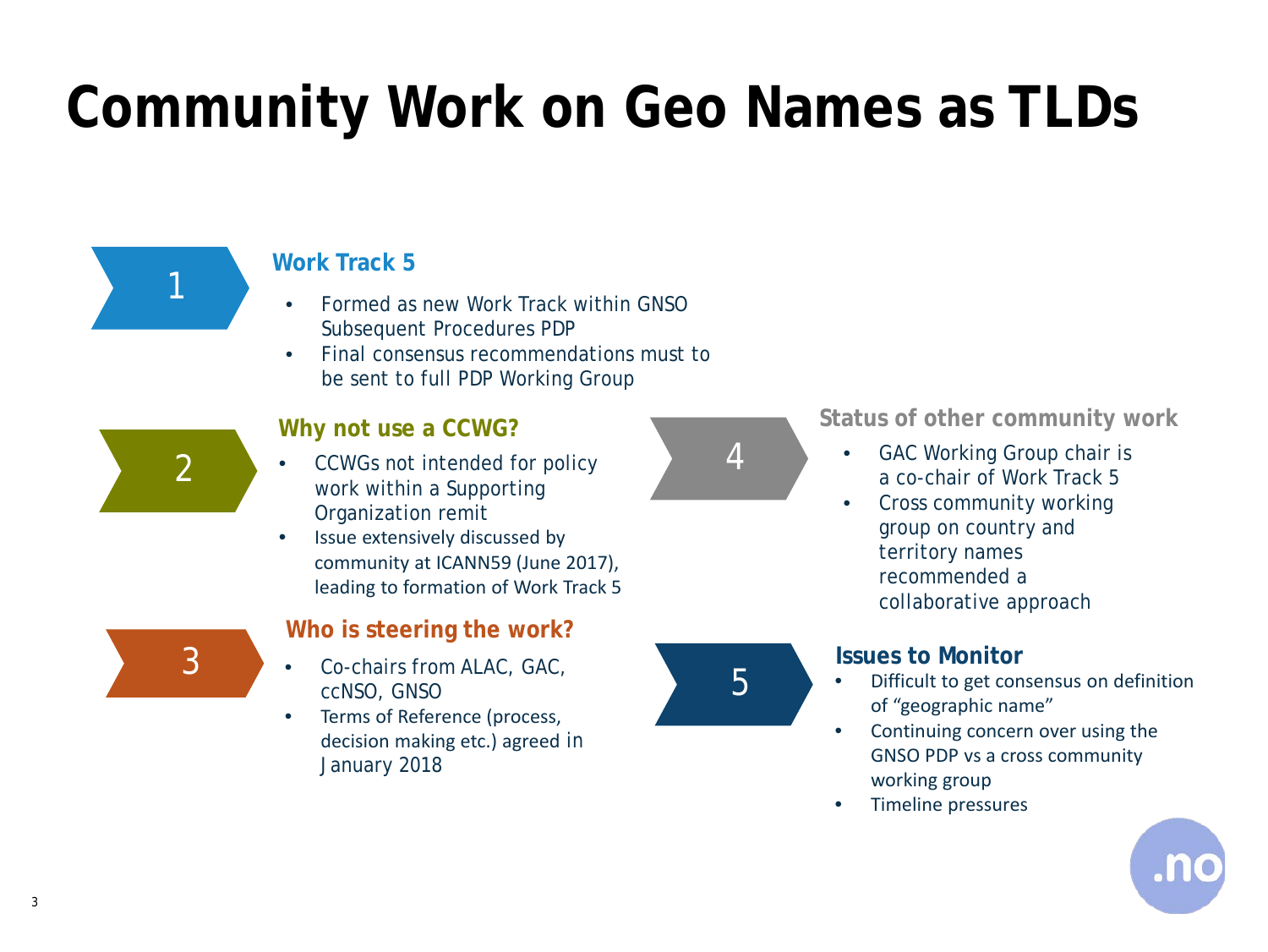#### **What is going on with Round 2? (Best Guess)**



**And where does Worktrack 5 fit in?**



**NORID** RUNS THE REGISTRY FOR NORWEGIAN DOMAIN NAMES www.norid.no

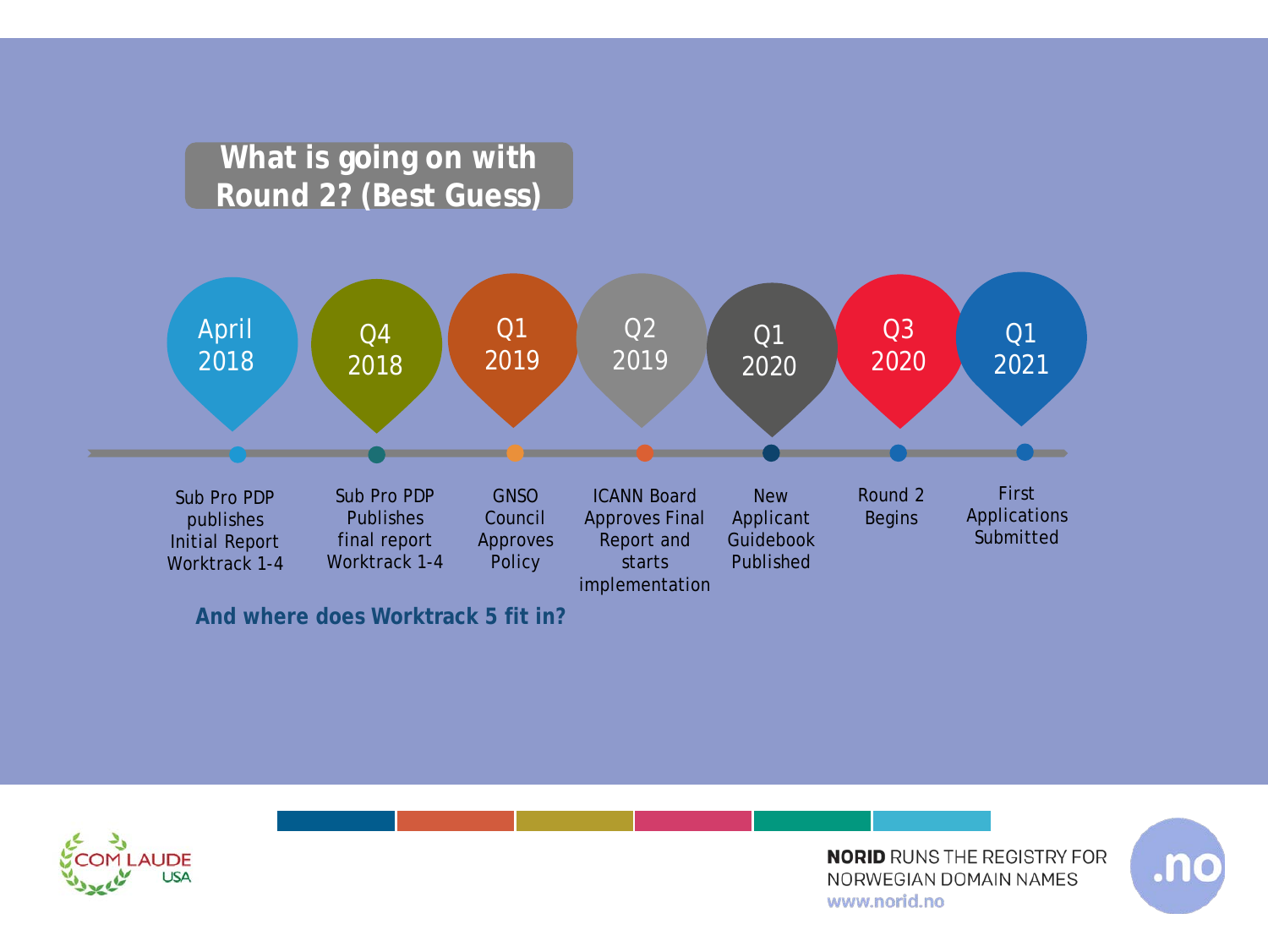### **What do we discuss**

#### > Terms of Reference (ToR)

- 
- Adopted after long discussions<br> [https://community.icann.org/display/NGSPP](https://community.icann.org/display/NGSPP/Terms+of+Reference)<br>/Terms+of+Reference

#### > Define geographic terms

- − Treatment in 2007 GNSO PDP
	- <sup>−</sup> https://gnso.icann.org/en/group- [activities/inactive/2007/new-gtld-](https://gnso.icann.org/en/group-activities/inactive/2007/new-gtld-intro) intro
- − Treatment in 2012 AGB Module 2
	- [https://newgtlds.icann.org/en/applic](https://newgtlds.icann.org/en/applicants/agb)<br>ants/agb
- Future treatment
	- − Retain/remove/change?
- > Geographical names not specifically mentioned in AGB
	- Suggested treatment in new rounds



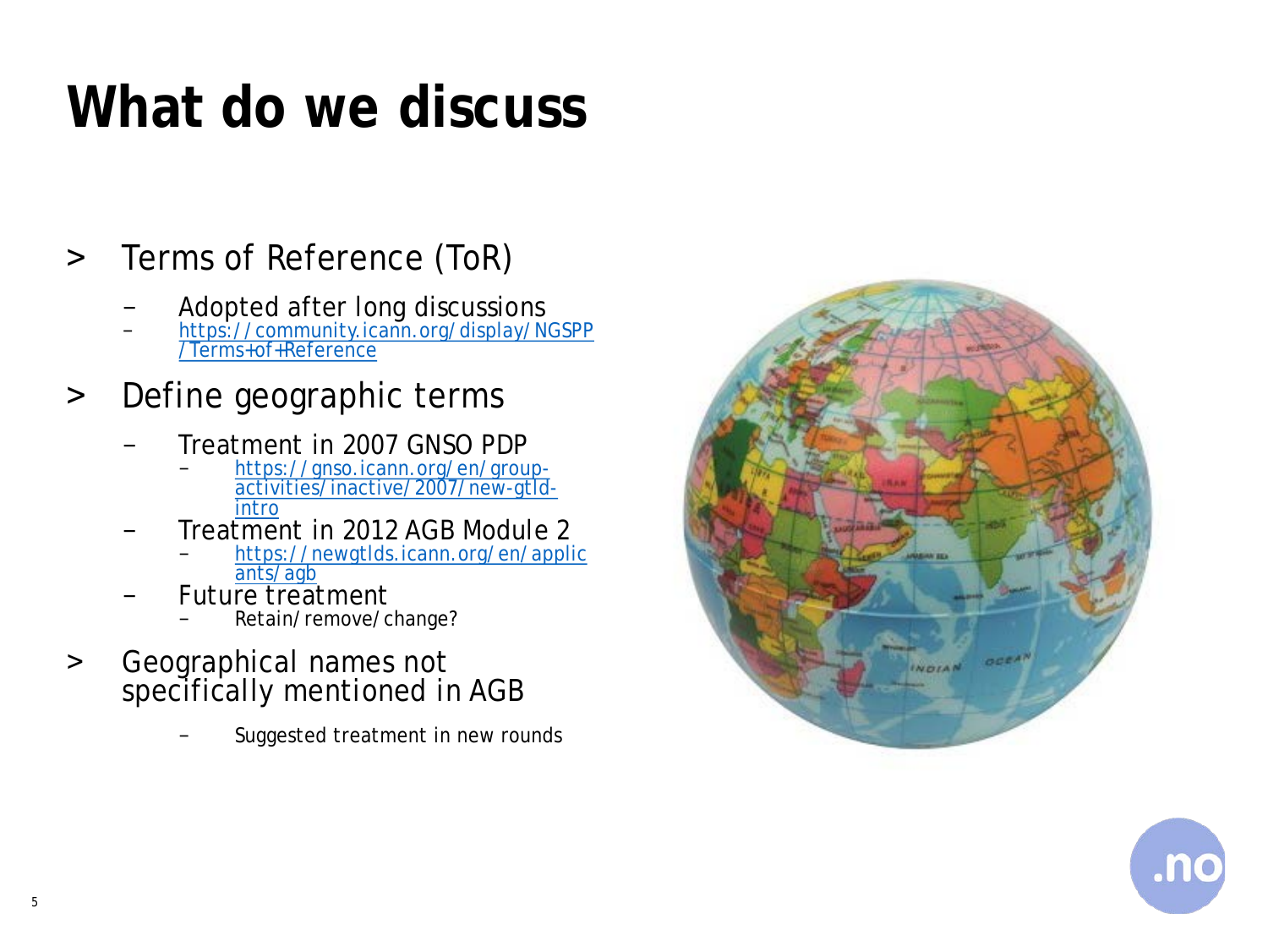## **Geographic Names – Work Track 5**

#### ˃ Issue:

- In the 2012 round, certain geographic strings were "reserved" and not available for delegation.
- For other types of geographic names in the 2012 round, applicants needed support or non-objection of relevant government authorities to apply for the string.
- For some applications, there were different perspectives about whether an application should be permitted to go forward.
- Work Track 5 is focused on making recommendations about the treatment of geographic names at the top level in subsequent procedures.
- ⊙ Shared leadership model with co-leaders from ALAC, ccNSO, GAC, and GNSO.
- $\odot$  Current Status:
	- Completed Terms of Reference document.
	- Held a webinar on the history of geographic names at the top level.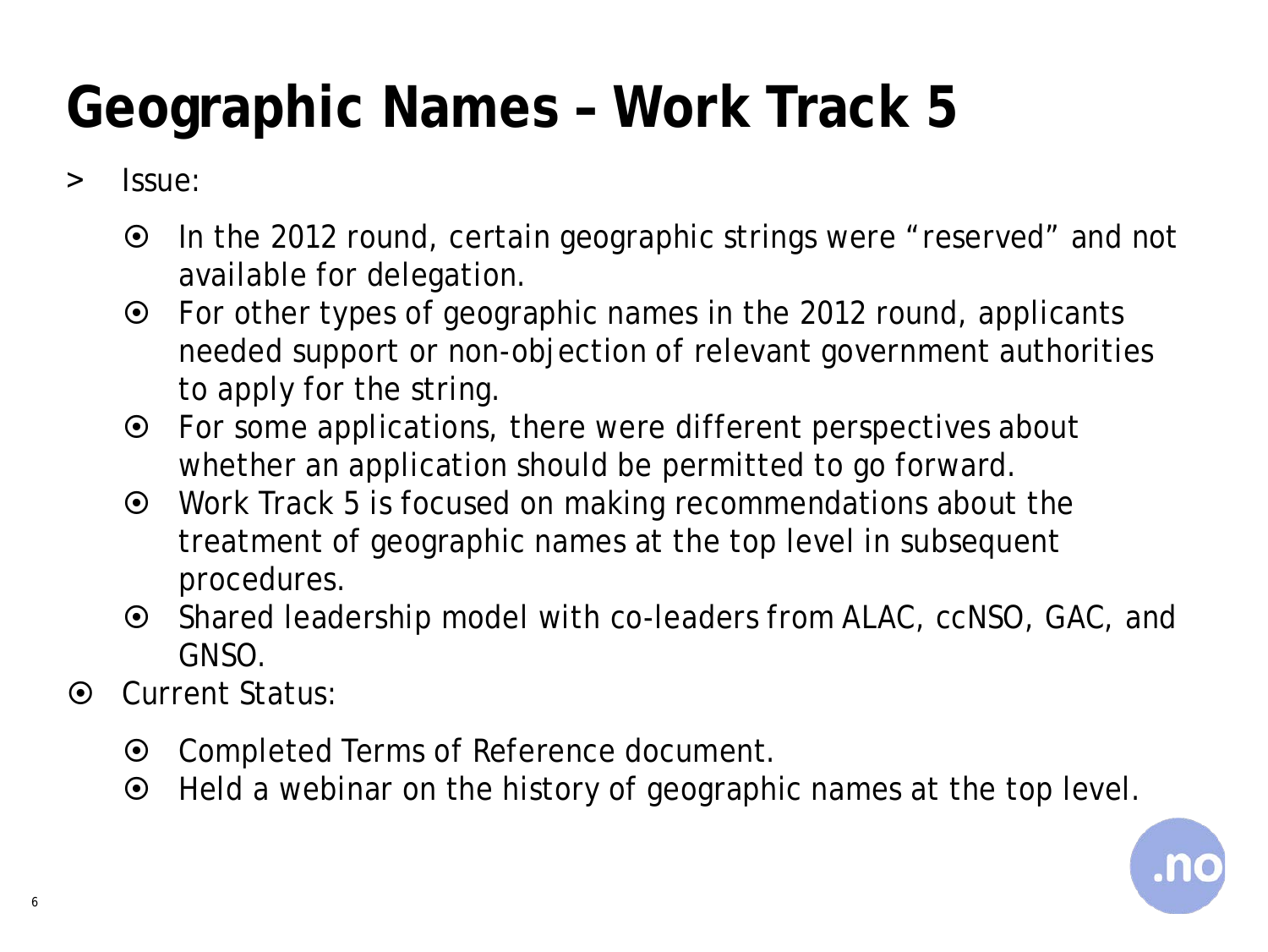## **Geographic Names – Work Track 5**

- ˃ The WT is currently discussing the following for geographic names that received specific treatment in the 2012 round:
	- A. Is it a valid geographic term for the purposes of new gTLDs?
	- B. What were the positive impact/merits based on the treatment applied to the term in the AGB?
	- C. What were the negative impact/opportunities lost based on the treatment applied to the term in the AGB?

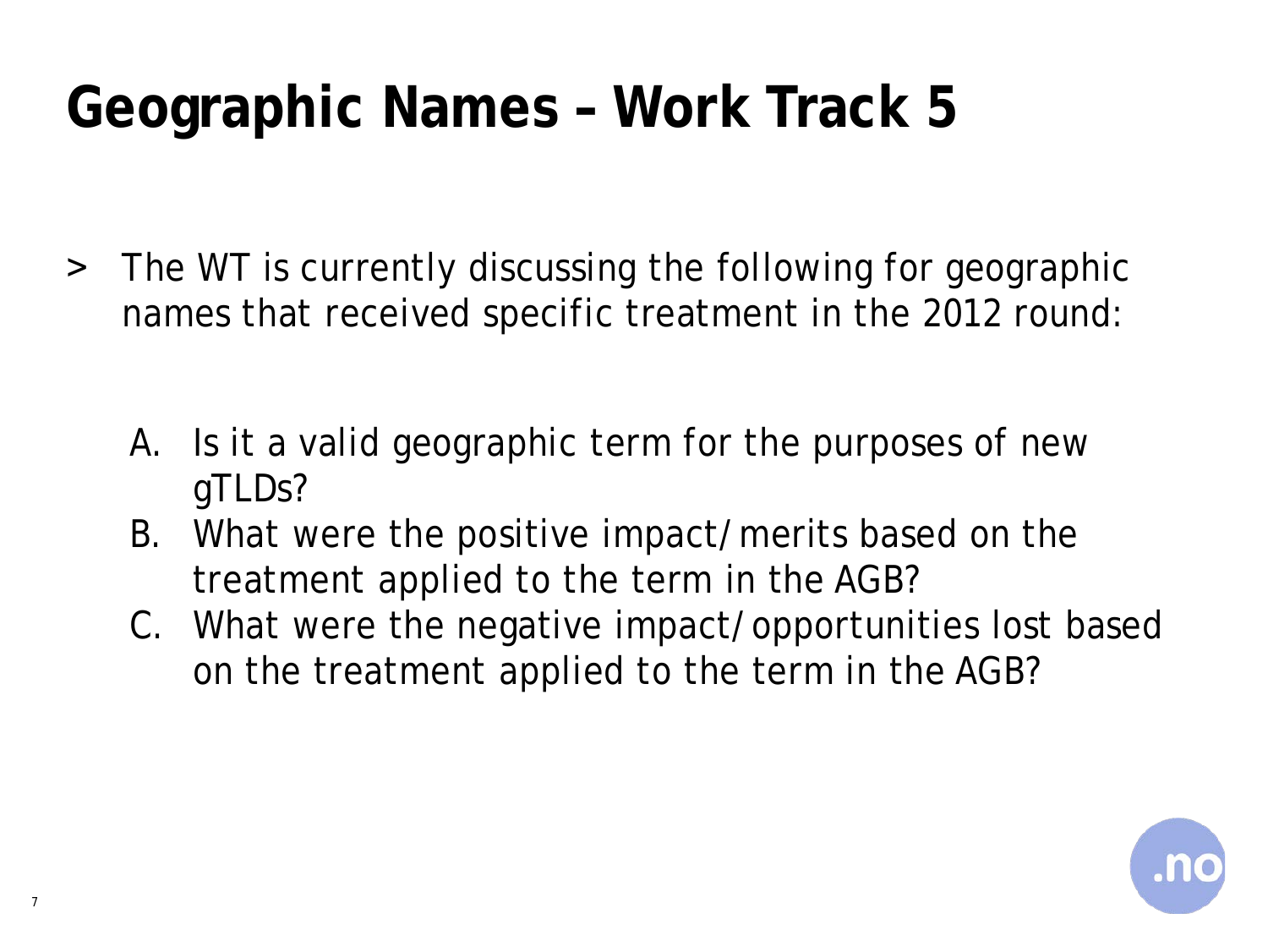### **Positions so far - generalized**

- ˃ GAC Too "cold" they generally want more protection on names not included in first round
- ˃ GNSO Too "hot" they generally want less protection – more liberalization – remove protection from first round
- ˃ ccNSO AGB 2012 an acceptable compromise – "just right" – we can live with this
- > ALAC not very clear where they stand so far



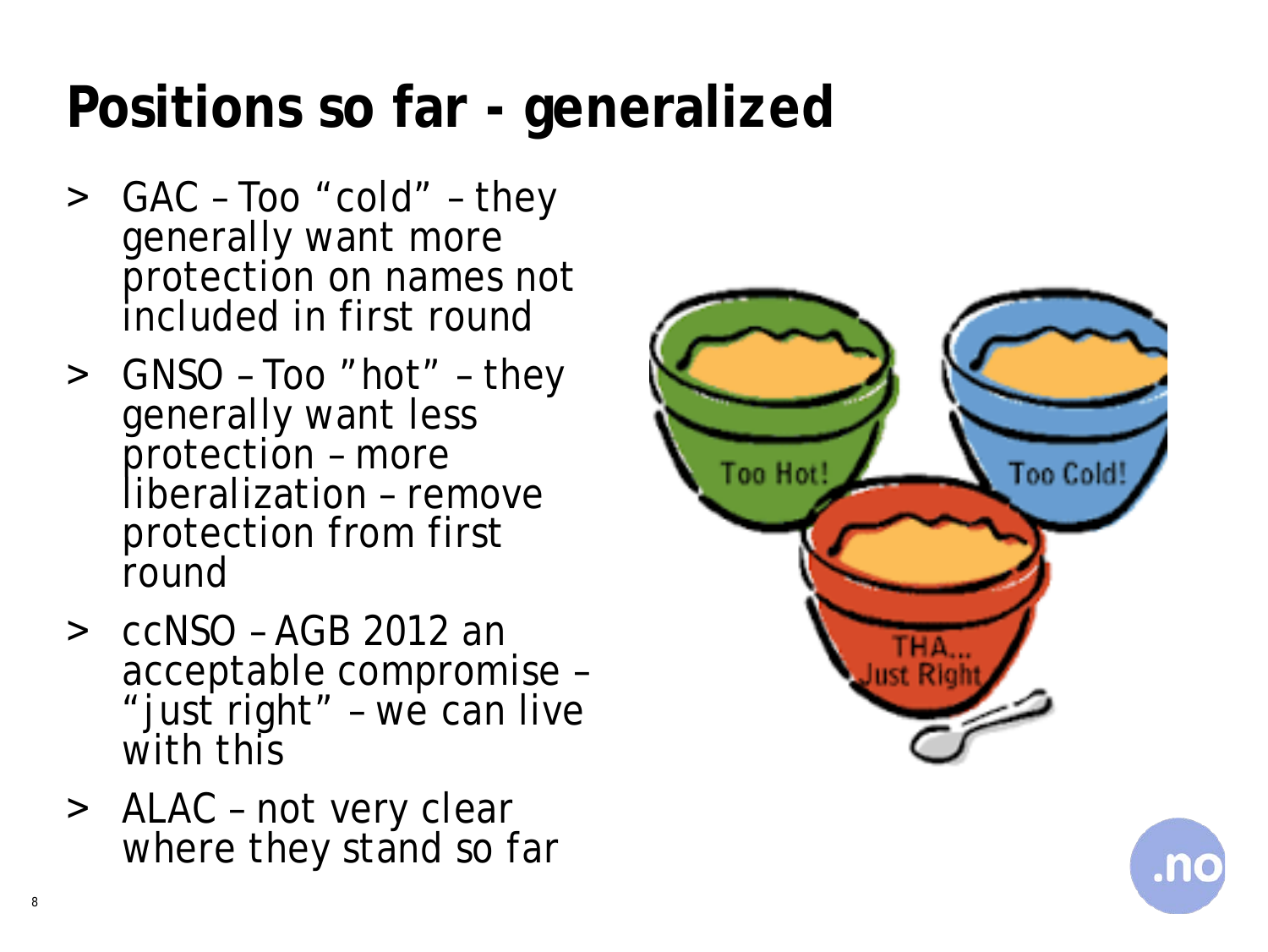### **Is this labor of Sisyphus?**



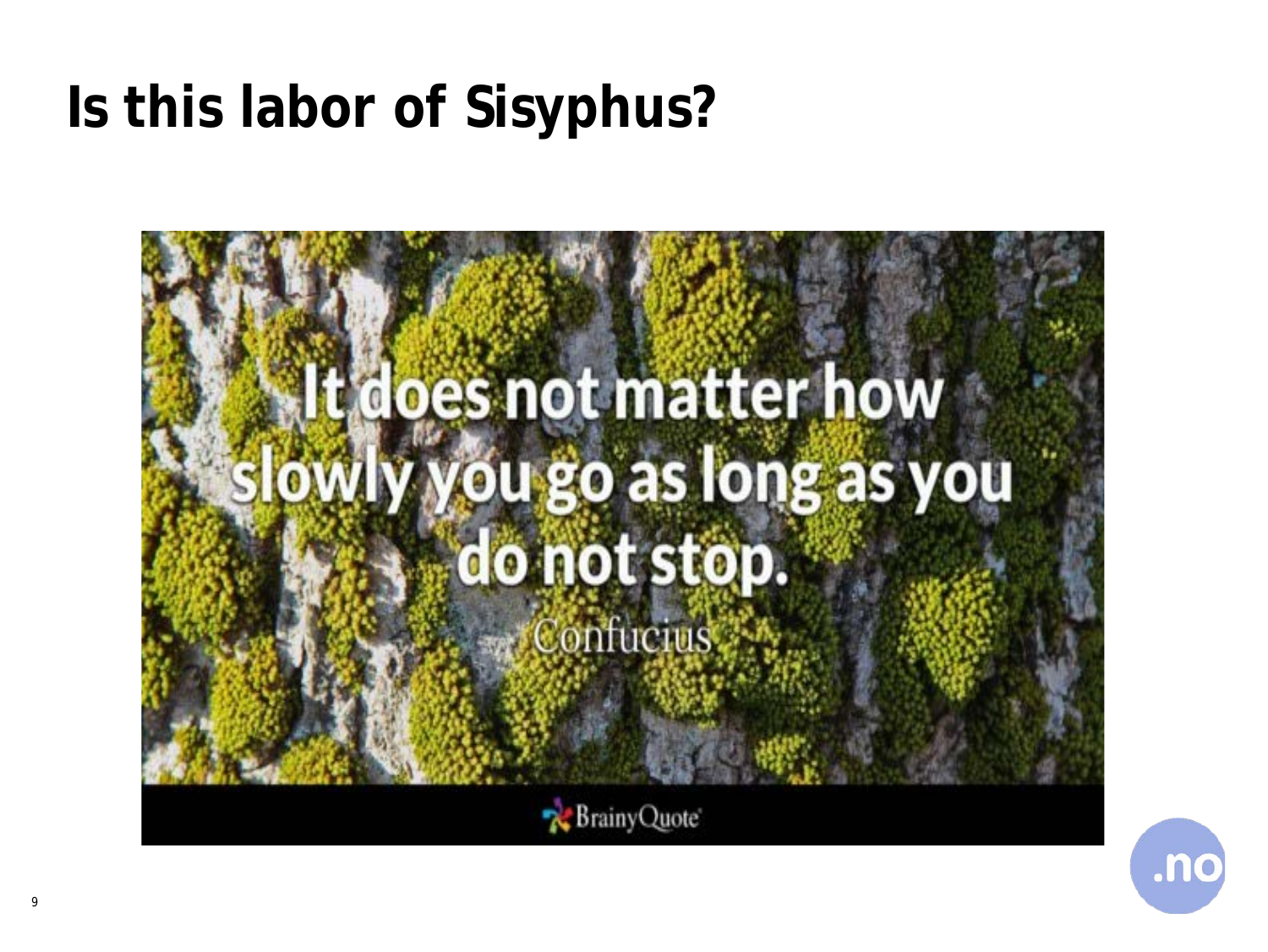### **There is a time frame ….**

- > The "goal"
	- − Initial WT 5 report by the end of the summer 2018
	- <sup>−</sup> Final report by end of Q1- <sup>2019</sup>

#### > Differences are huge

- 
- 
- − Will we achieve consensus?<br>− Process described in ToR<br>− 2-letter codes in the end the<br>most important for ccTLDs
- Seems to be consensus so far that all 2-letter combinations will be reserved for ccTLDs



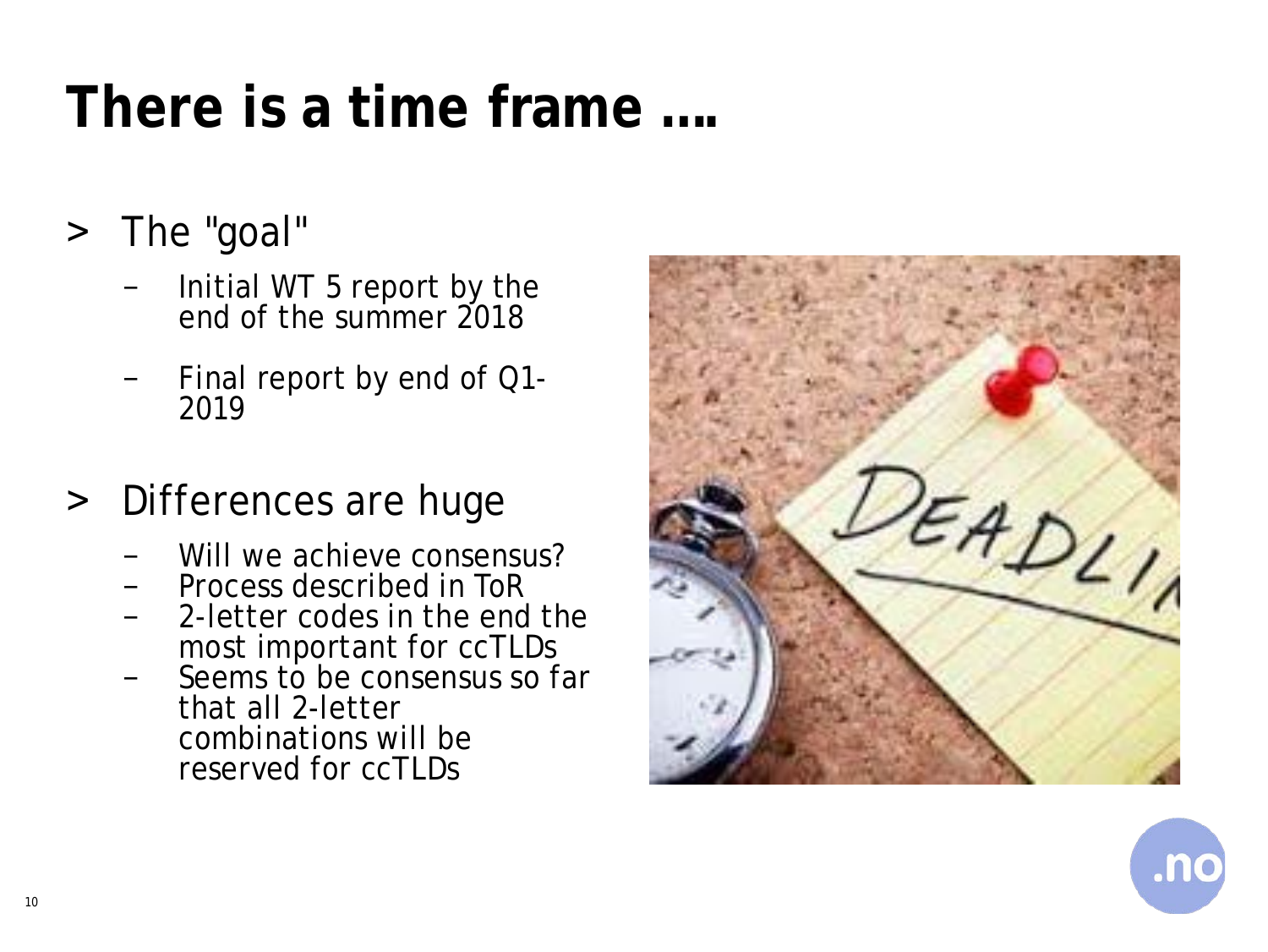#### **What can ccTLDs do**





- Engage
- > If a member, participate in teleconferences and suggest good solutions for ccTLDs
- > If not a member, be one – WT5 ccTLD participants need support

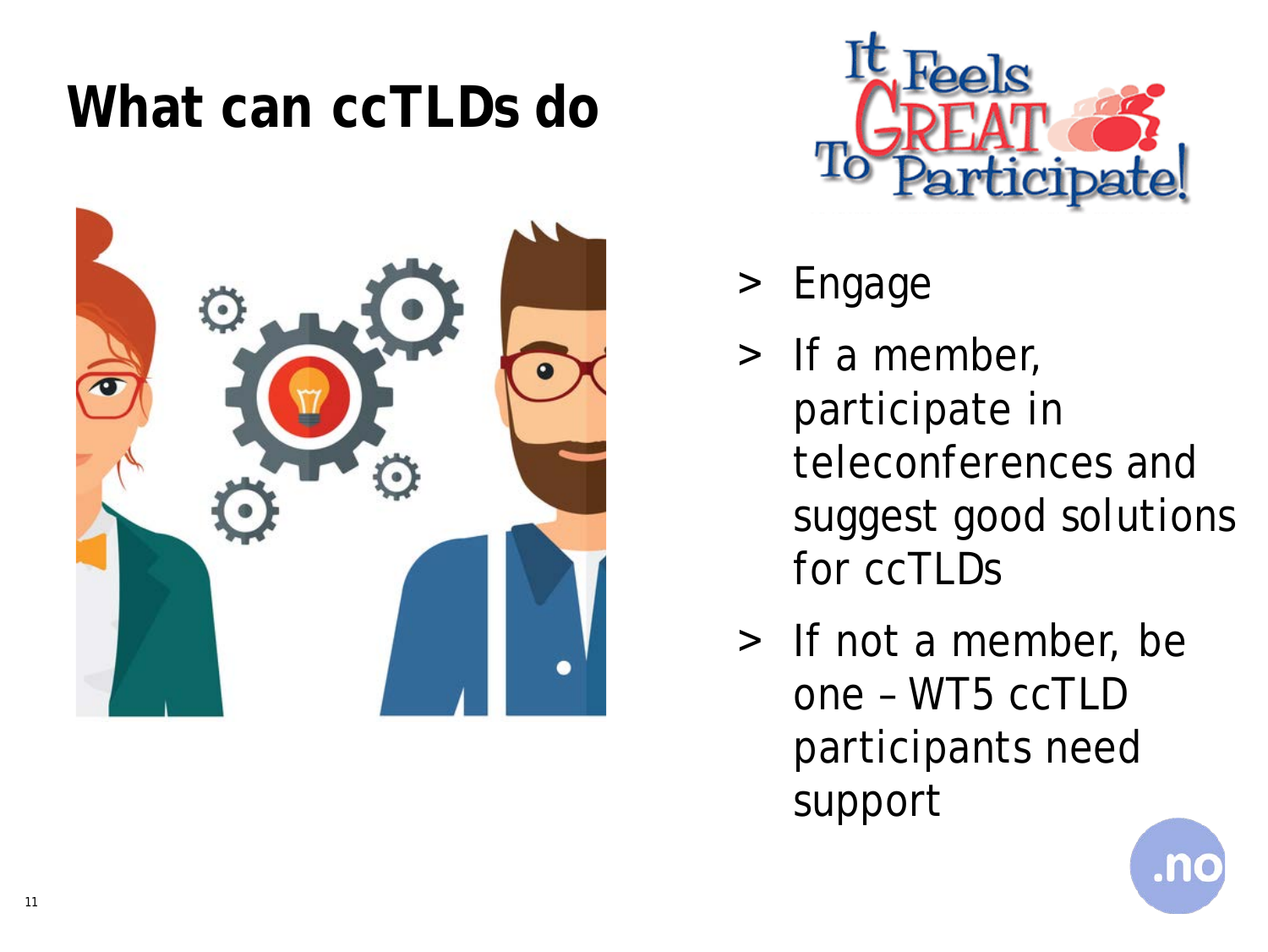## **Want to learn more?**



- > Webinar 8<sup>th</sup> February 19 UTC
	- − You can find the transcripts at the GNSO websites
- ˃ Will give better understanding of the issues of geographic names at the top level at ICANN from a historical perspective
- > Intended for everyone new to the subject of geographic names at the top level
- ˃ Or contact me and I will bring you up to date